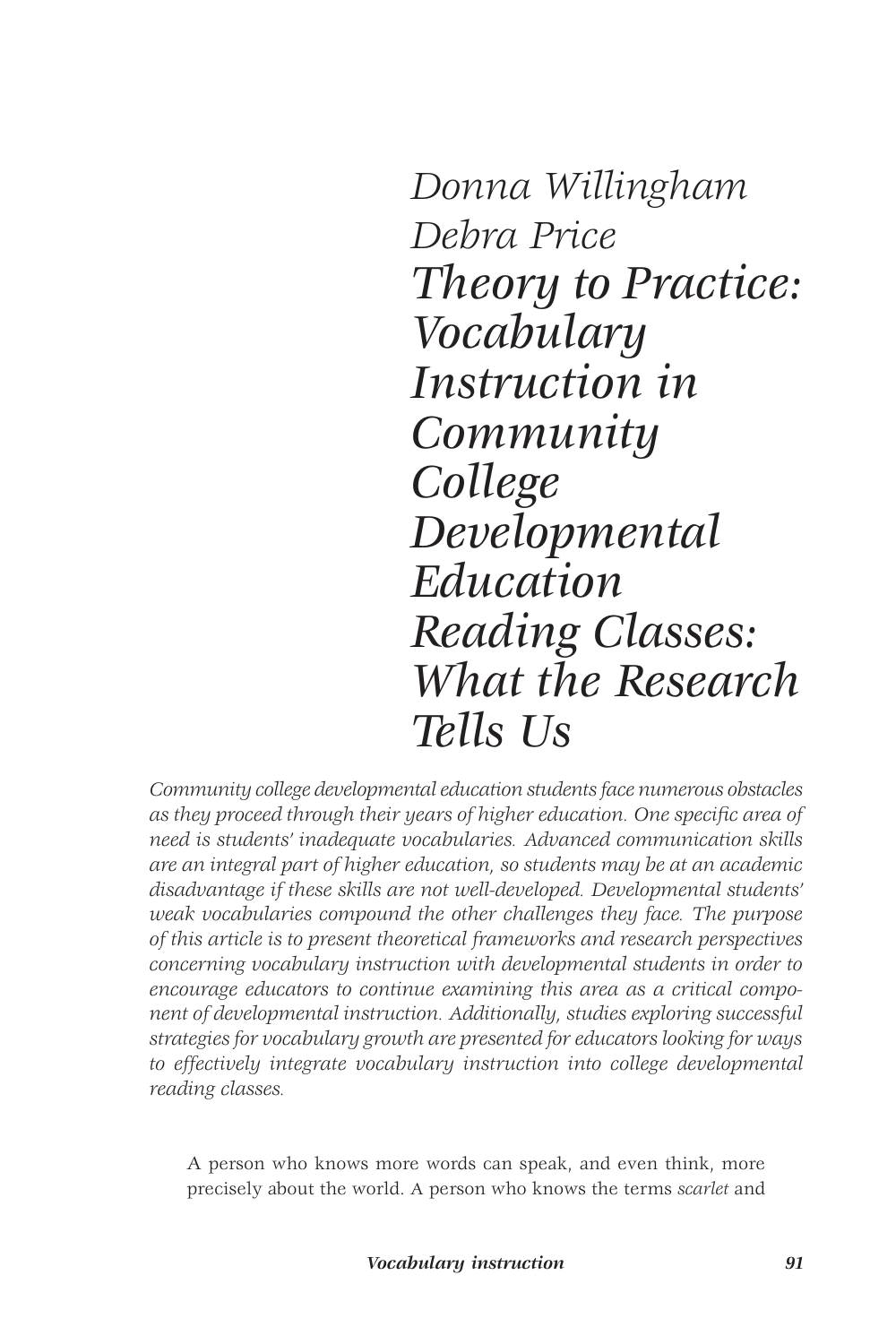*crimson* and *azure* and *indigo* can think about colors in a different way than a person who is limited to red and blue…words divide the world; the more words we have, the more complex ways we can think about the world (Stahl & Nagy, 2006, p. 5).

**Community college developmental** education students face numerous obstacles as they begin and proceed through their years of higher education. Some of these students find themselves in an academic setting for the first time in many years, and those who have recently graduated from high school often had marginal educational experiences at best. Consequently, developmental reading students have a variety of academic weaknesses, including deficient oral and written communication skills. Not surprisingly, some of these weaknesses are a direct reflection of students' limited vocabularies. Advanced communication skills are an integral part of higher education, so students may be at an academic disadvantage if these skills are not well developed. Overall, developmental students' inadequate oral and written vocabularies may negatively influence their abilities to excel when giving class presentations and writing essays (Simpson & Randall, 2000).

Due to the large amount of material presented in a sixteen week semester, vocabulary instruction is often either eliminated from developmental education curriculum or taught on a limited basis. The question is not whether vocabulary instruction is important (Stahl  $\&$  Shiel, 1992), but how vocabulary instruction can be effectively added to what is already being taught. The following paragraphs discuss the primary types of vocabulary instruction.

Research on vocabulary acquisition typically falls into one of three categories: (a) predominantly supportive of indirect instruction, (b) predominantly supportive of direct instruction, (c) and those calling for *authentic word experiences,* defined as "teaching vocabulary words within context of literature study after the selection is read" (Dixon-Krauss, 2001, p. 312). Studies that focus on indirect vocabulary instruction discuss the importance of extensive reading, the significance of a student's prior knowledge, and word saliency (DeRidder, 2002; Freebody & Anderson, 1983a; Nagy, Anderson, & Herman, 1987; Tekman & Daloglu, 2006). Direct instruction studies include self-learning strategies, dictionary use, morphology, and mnemonics (Laufer, 2003; Pulido, 2003; Rott, Williams, & Cameron, 2002), and researchers that promote authentic word experiences (Blachowicz & Fisher, 2006; Dixon-Krauss, 2001; Fran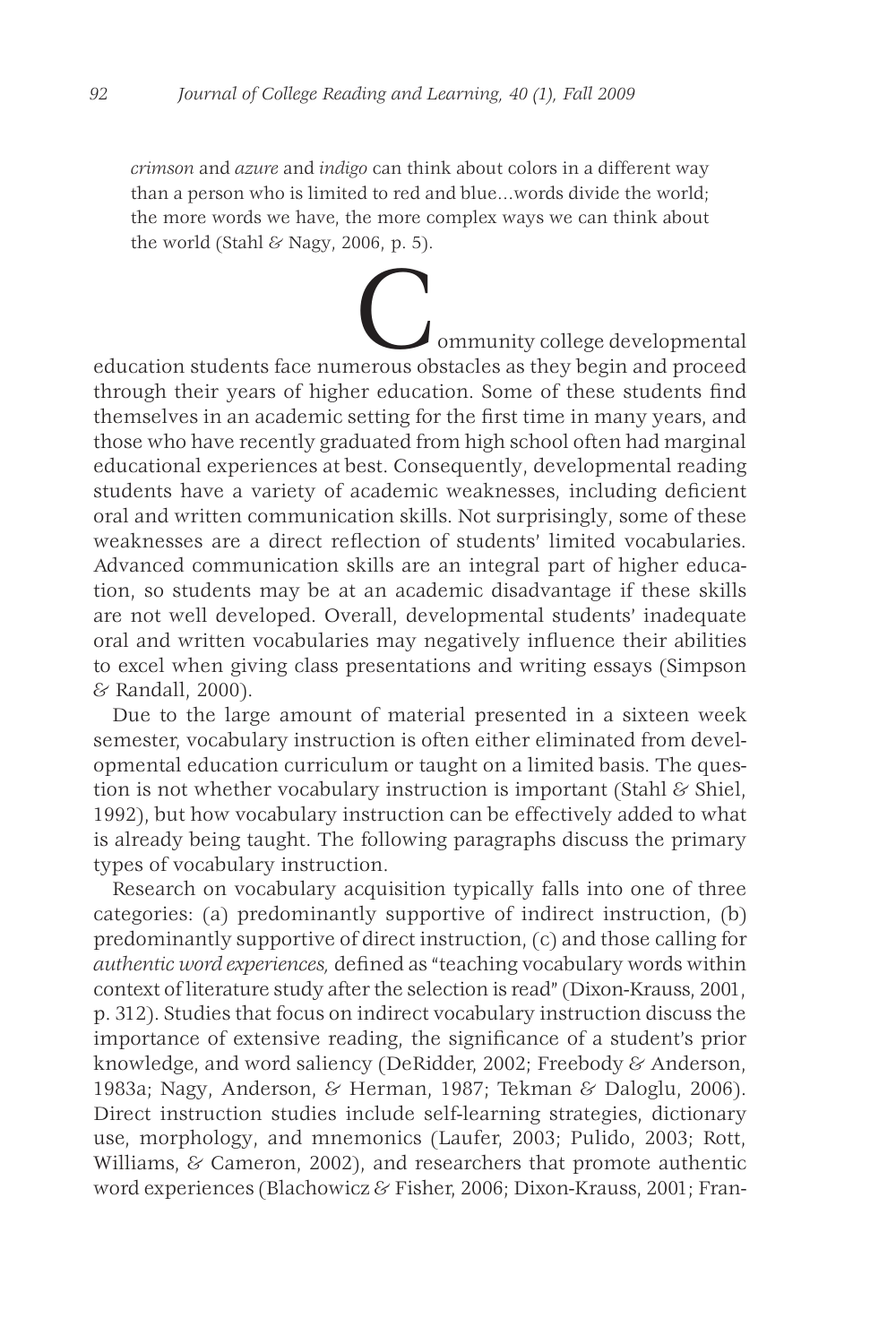cis & Simpson, 2003; McKeown, 1993) emphasize word awareness for vocabulary acquisition.

Vocabulary instruction is a critical component of developmental reading instruction (Simpson & Randall, 2000). Thus, the purpose of this article is to present theoretical frameworks and research perspectives surrounding vocabulary instruction with the intent to encourage developmental educators to continue examining a variety of vocabulary instructional methods. Additionally, studies exploring a variety of successful strategies for vocabulary growth are presented for developmental educators looking for ways to effectively integrate vocabulary instruction into a developmental reading class.

### Theoretical Framework

Although numerous theories support vocabulary instruction, four closely intertwined theories particularly seem applicable. One significant theory related to effective vocabulary growth is *schema theory* since students with limited schemas, or prior knowledge, have more difficulty learning new words (Jenkins & Dixon, 1983). Developmental instructors must take this concern into account when contemplating appropriate vocabulary instruction for their students. When learning new words, the lack of schema, often due to limited reading, proves a common problem for developmental education students (Willingham & Price, 2008; Willingham, 2009).

Stahl, Jacobson, Davis, and Davis (1989) stated, "According to schema theory, the reader's background knowledge serves as scaffolding to aid in encoding information from text" (p. 29). The concept of scaffolding has foundations in Vygotsky's (1978) theoretical work on *Zone of Proximal Development* (ZPD), described as the distance between students' actual developmental level and potential level with direct instruction or peer collaboration. This theory suggests that as students' experiences with words grow, it becomes easier to learn new words.

Stanovich's (1986) theory of the *Matthew effect* also applies to students with limited vocabularies. He proposed that students who do not read well do not read, leading to a deficit of vocabulary building opportunities. Consequently, students' oral and written vocabularies suffer. Essentially, when students have limited word experiences, students will have limited vocabularies.

Saliency of words, or the concept that words are learned because they are deemed relevant, may explain why students learn some words they read and not others (Freebody & Anderson, 1983a). DeRidder's (2002) research showed students noticed and learned words they deemed important or useful. Freebody and Anderson (1983b) also demonstrated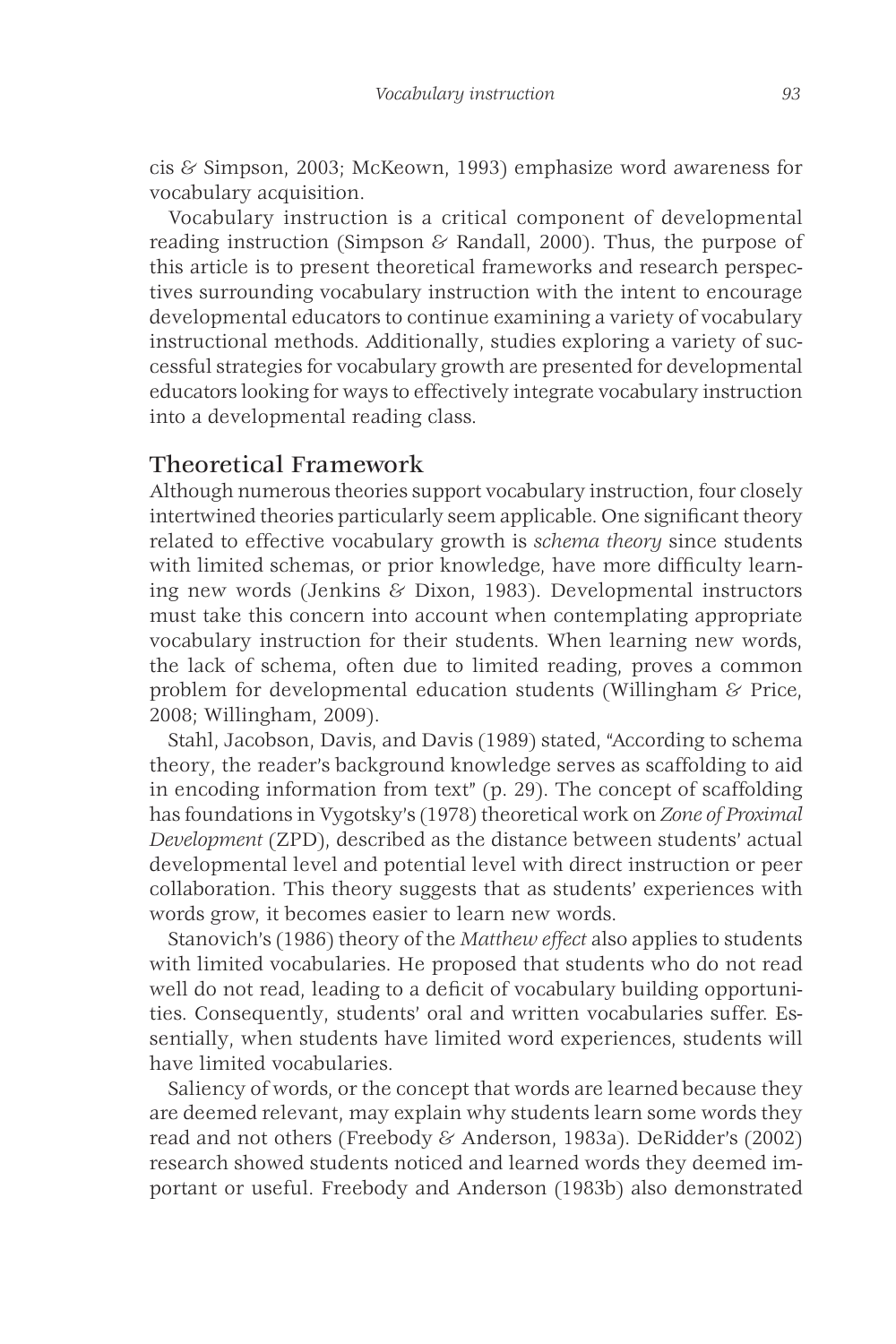that word saliency plays a chief role in whether or not a student exerts any effort to learn a new word.

The theoretical framework presented provides the instructor with a justification and basis for the literature review and instructional suggestions that follow. It is the belief of the authors that good instruction is theoretically supported.

#### Literature Review

Duin and Graves (1987) said that "words embody power, words embrace action, and words enable us to speak, read, and write with clarity, confidence, and charm" (p. 312). Few would argue that college students need an extensive, expressive vocabulary in order to write essays, research papers and make oral presentations in class (Simpson & Randall, 2000). Thus, college vocabulary development instruction rarely focuses on a student's receptive vocabulary, or the vocabulary needed for comprehension (Pearson, Hiebert, & Kamil, 2007), but on a student's productive, or expressive, vocabulary—the words a student uses for speaking and writing (Graves & Duin, 1985).

Stahl and Nagy (2006) proposed that a comprehensive vocabulary program includes learning the meanings of individual words, extensively reading rich texts, and developing the student's ability to learn new words independently. Designing such a program requires multiple strategies because both indirect instruction and direct instruction are important to a student's vocabulary growth (Herman & Dole, 1988; Nagy & Anderson, 1984).

*Knowing* a word involves an understanding of the word's definition as well as the word's approximate contextual usage (Stahl  $\&$  Fairbanks, 1986). Researchers agree knowing a word is an incremental process that takes time and repeated exposures (Graves & Prenn, 1986; Stahl, 1986; Stahl & Nagy, 2006). Zimmerman (1997) was even more specific when she indicated this process includes three primary aspects: understanding (a) the subtleties of a word's various meanings, (b) the ranges of those meanings, and (c) the suitability of the word in context. Thus, a student will often not understand a word after only one or two experiences with the word.

Most articles that discuss vocabulary expansion include the idea of knowing a word (Stahl & Nagy, 2006; Wallace, 2007). Wallace  $(2007)$ specifically stated that knowing a word, or word *depth*, requires the understanding of a word's definition as well as the varied usages of the word. Yet, many times vocabulary instruction primarily focuses on vocabulary *breadth*, or how many words a student knows. Instruction should focus on both aspects.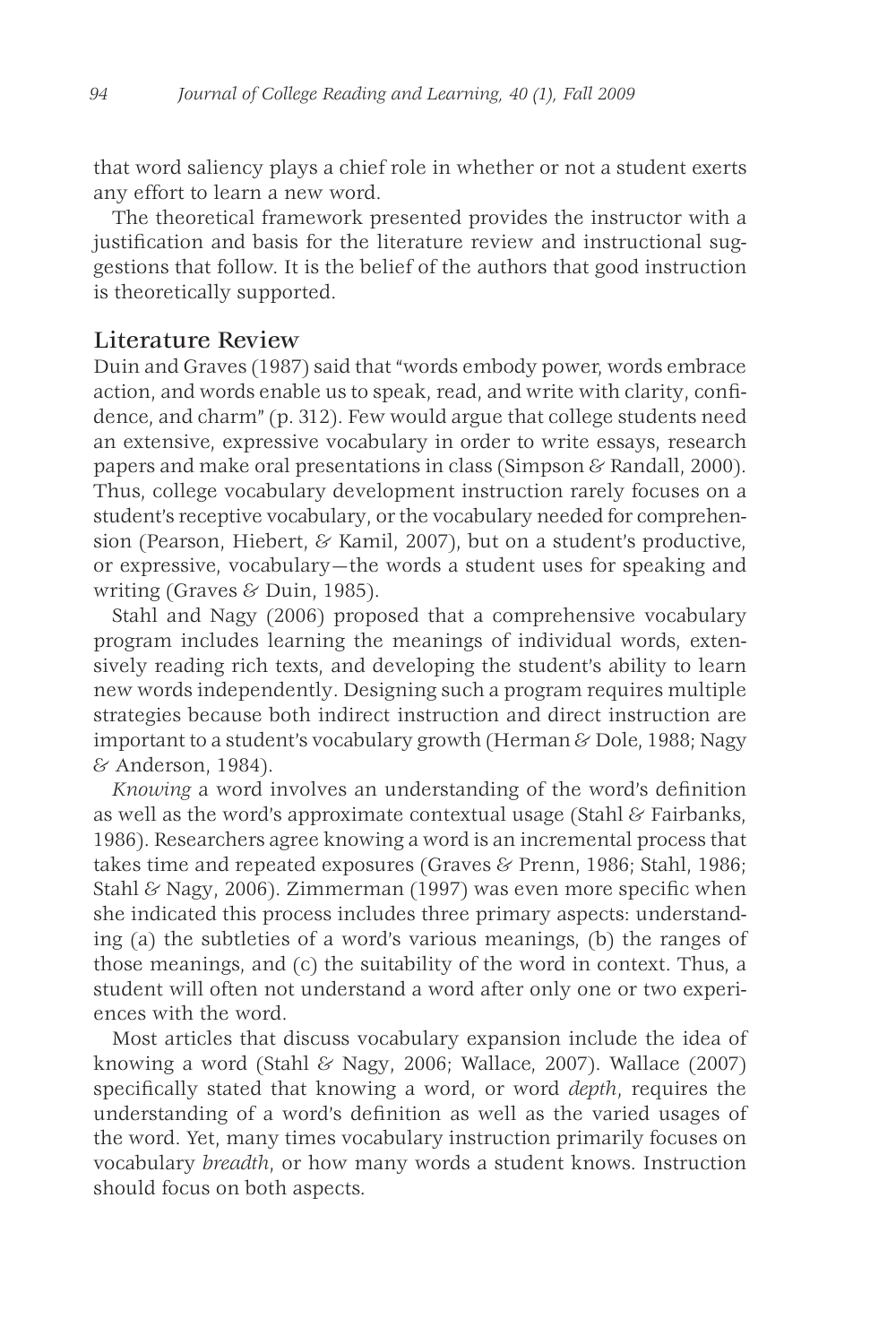Although most researchers believe both types of instruction are important, most remain entrenched in one of two camps: advocates for indirect instruction or advocates for direct instruction. However, proponents of direct instruction usually mention the need for wide reading in addition to direct word learning methodologies (Laufer, 2003; Pulido, 2003; Rott, Williams, & Cameron, 2002) while indirect instruction proponents are less likely to address the need for directly teaching specific wordlearning strategies (DeRidder, 2002; Freebody & Anderson, 1983a; Nagy, Anderson, & Herman, 1987; Tekman & Daloglu, 2006).

One significant issue in this debate is how many incidental exposures a student must have with a word before he or she truly learns the word. Research indicates word learning may result from only a few exposures (Herman, Anderson, Pearson, & Nagy, 1987); however, generally the more exposure, the more quickly a person will learn the word. The reason the number of exposures to words for contextual understanding proved so vital to proponents of direct instruction is because as a student reads, numerous incidental exposures to low-frequency words (words that rarely appear in a passage) does not usually happen (Laufer, 2003). For example, in a reading passage, the word *drone* will most likely occur only once and thus, not result in a contextual understanding of the word. Without a contextual understanding, the student is less likely to remember drone's meaning the next time he or she encounters the word.

## Indirect Instruction

Indirect instruction of vocabulary may be viewed as incidental in nature. Proponents of indirect instruction do not advocate for specific instruction or attention to vocabulary before or after a passage is read. While engaged in indirect instruction, a student might read a text, discuss the text, make connections to past learning experiences and even mention words they found compelling, without an instructor explicitly mentioning the vocabulary he or she would like the student to learn. Many educational experts support incidental word learning and reading extensively as a way to increase one's vocabulary (Nagy, Anderson, & Herman, 1987). Indirect instruction includes several components: (a) extensive reading, (b) a student's background knowledge (schema), (c) word saliency, and (d) listening.

Wide Reading. Numerous vocabulary acquisition studies confirm the value of wide reading. The more the student reads, the more the student's vocabulary expands (Nagy & Scott, 1990). Specifically, Tekman and Daloglu (2006) stated that extensive reading "can help students to deepen their knowledge of a word's different meanings and contexts" (p. 236).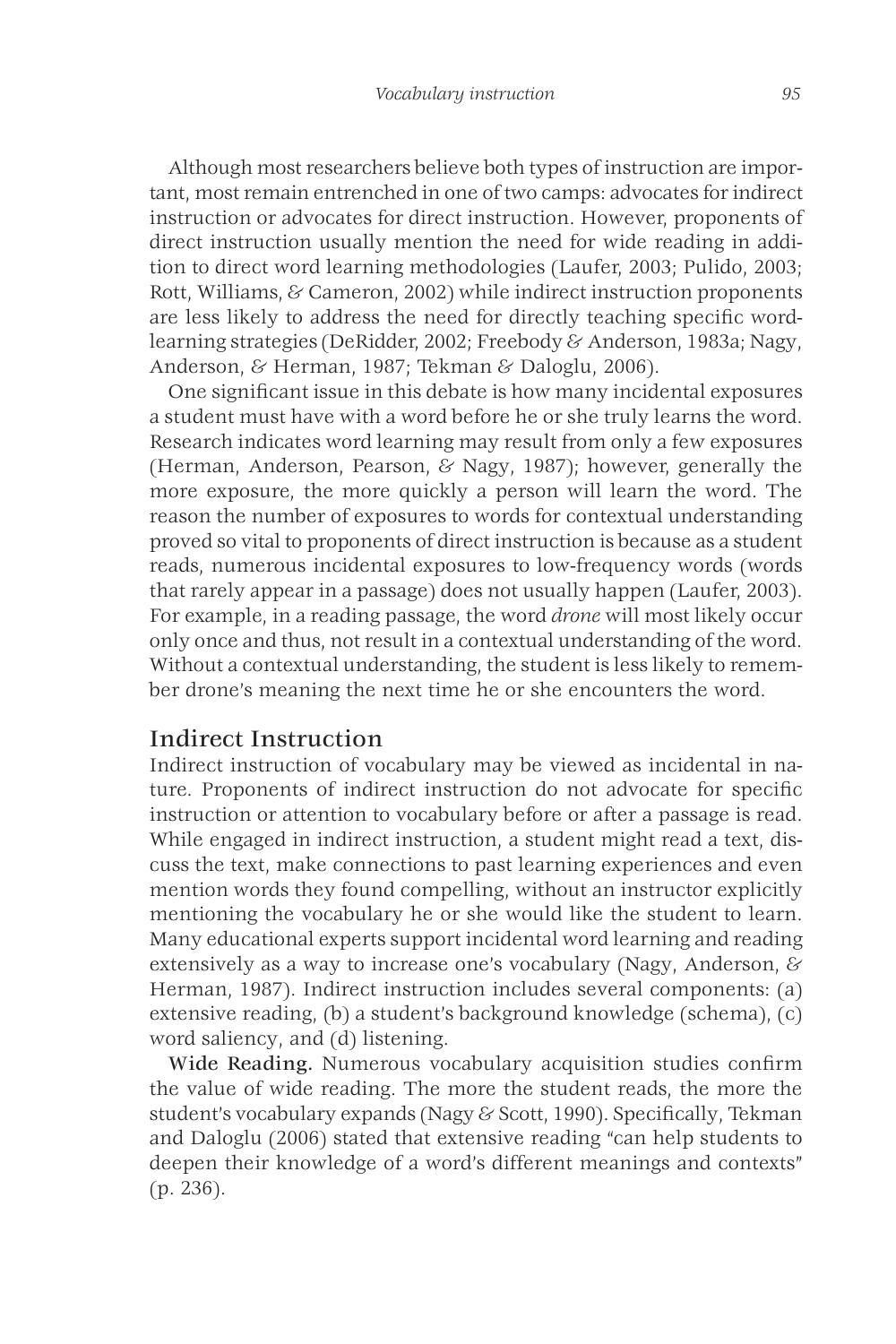Nagy et al. (1987) suggested the amount of word knowledge gained while reading relies on three main factors: (a) the frequency of word exposure, (b) the text quality, and (c) the student's ability to infer meaning and recall the new words learned while reading. Thus, the most important factor in vocabulary development is the amount of reading that takes place. Word acquisition occurs by reading. Therefore, in order to realize substantial vocabulary expansion, a student must read extensively (Nagy et al., 1987).

An interesting part of the Nagy et al. (1987) study is that researchers statistically determined the probability of a reader advancing his or her vocabulary by reading. Their research reported that a student has a .05 percent chance of learning a new word from context while reading. This percentage was based on testing completed six days after the initial exposure to the new word. Thus, including both school and outside reading, the researchers determined a typical fifth grade student could learn 800-1200 new words a year by reading alone. In the same study, the researchers found approximately one third of a student's yearly vocabulary increase was accounted for by broad reading, a much larger percentage increase than any reported by direct instruction studies.

A student has three choices when exposed to a new word while reading: (a) ignore the word if there is no loss of comprehension, (b) consult a dictionary or another person, or (c) infer the meaning from context (Fraser, 1999). When asked what they do when faced with an unfamiliar word, 56% of a surveyed group of developmental reading students indicated they tried to infer the meaning from context, 21% said they consulted a dictionary, and 16% responded that they usually skipped the word completely (Willingham, 2009). Although the largest percentage of students indicated they determined word meanings from context, Herman and Dole (1988) and Jenkins, Matlock, and Slocum (1989) emphasized the importance of teachers demonstrating or instructing how to actually use contextual clues. This skill does not come naturally but must be modeled.

Researchers are, however, divided on the actual advantages of readers using contextual clues when deciphering a word's meaning. The most divergent views seem straightforward: a word's context is significantly useful for determining the word's meaning (Gipe, 1979; Stahl  $\&$  Nagy, 2006), or contextual clues are not substantially helpful in determining a word's definition (Juel & Deffes, 2004; Schatz & Baldwin, 1986). Those researchers in the middle, like Eeds and Cockrum (1985), found using contextual clues alone to establish a word's meaning was not as helpful as learning a word's meaning through teacher-led discussions.

Schema or Background Knowledge. Another component of effec-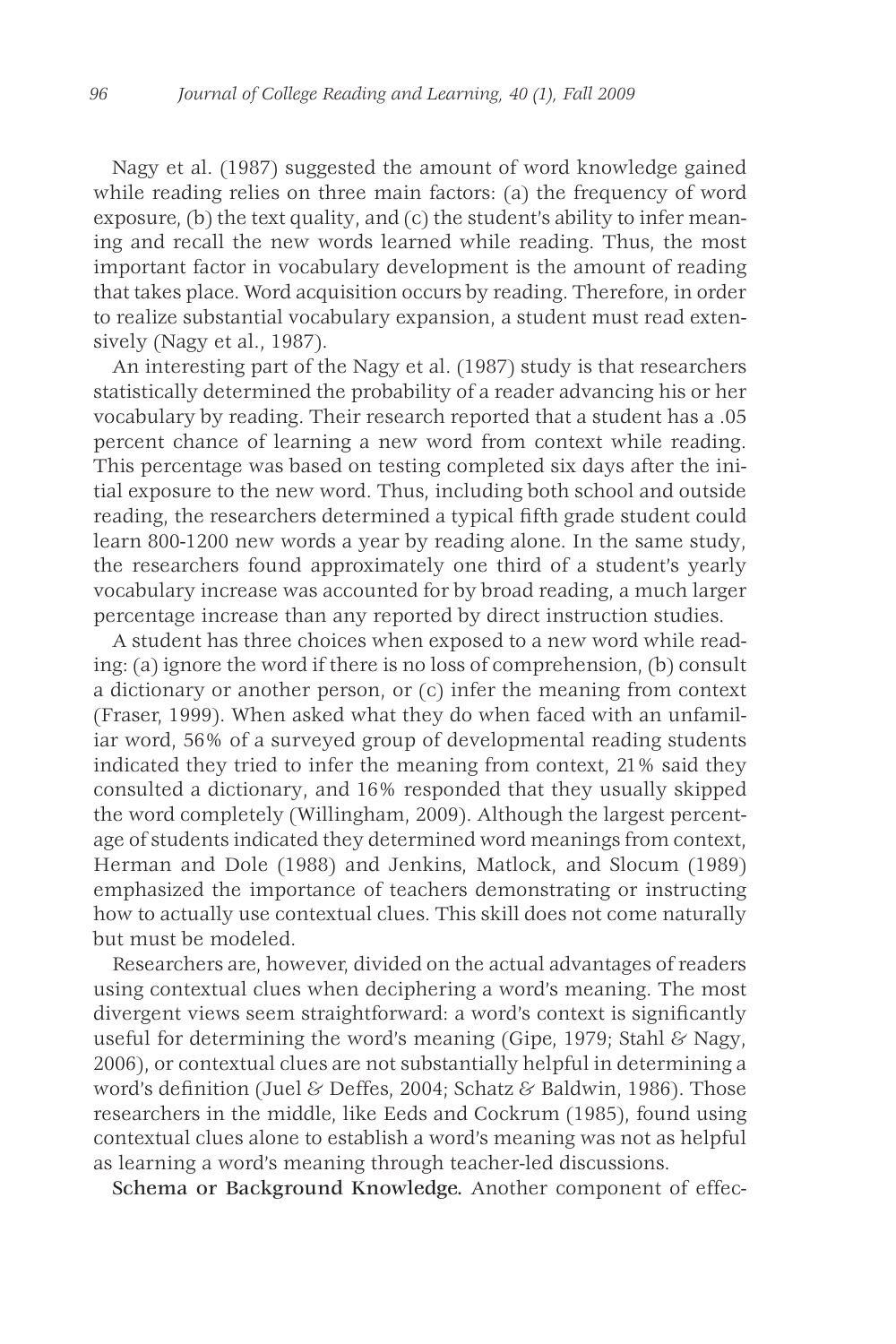tive incidental or indirect word learning is the usefulness of a student's background knowledge (Jenkins & Dixon, 1983; Pulido, 2003). However, the value of schema, or background knowledge and experience in word learning, remains difficult to quantify. A number of schemata proponents commented on the significance of a reader's background knowledge when trying to infer a word's meaning. Nist and Olejnik's (1995) study found using the context to determine a word's meaning was only beneficial if the text was rich with clues. Nagy et al. (1987) felt contextual clues were helpful if three factors were in place: (a) the student had extensive exposure to written text, (b) there were adequate clues, and (c) the student was able to make inferences while reading and remember words acquired during reading.

Saliency. Saliency is also an important component of word learning (DeRidder, 2002; Freebody & Anderson, 1983a). DeRidder's research indicated students attend to and learn words they deem important or that are somewhat familiar to them already. Freebody and Anderson (1983b) also hypothesized that the saliency of a word plays a chief role in whether or not the student exerts any effort to learn the unfamiliar word. The authors propose that "salience of unfamiliar words may cause the reader to skip such words or even whole propositions containing such words…which are judged to be difficult or not vital to the progress of the theme" (p. 37). While the idea that readers will pay attention to words they deem important and ignore those they do not may seem elementary, too often educators assume that because we inform students about the importance of terms or concepts, the students take us at our word. The above cited research indicates it is critical to find ways to motivate students to learn the necessary vocabulary.

While many would attest to the importance of reading, the process often proves taxing for struggling readers. Zimmerman (1997) stressed that "although reading a good book can indeed be an engaging experience for the proficient reader, the process can be slow and painful for many…learners" (p. 135). Krashen (1989) recommended using light, low-risk, and pleasure reading to help inspire students to read more. These types of literature serve as a way to help unmotivated readers increase their vocabularies in a non-threatening atmosphere. Nagy, Herman, and Anderson (1985) summed it up well when they reported that their results suggested the most effective way to produce large scale vocabulary growth was through an activity that was all too often left out of reading instruction: *reading*.

#### Direct Instruction

Even though there are numerous proponents who wholeheartedly be-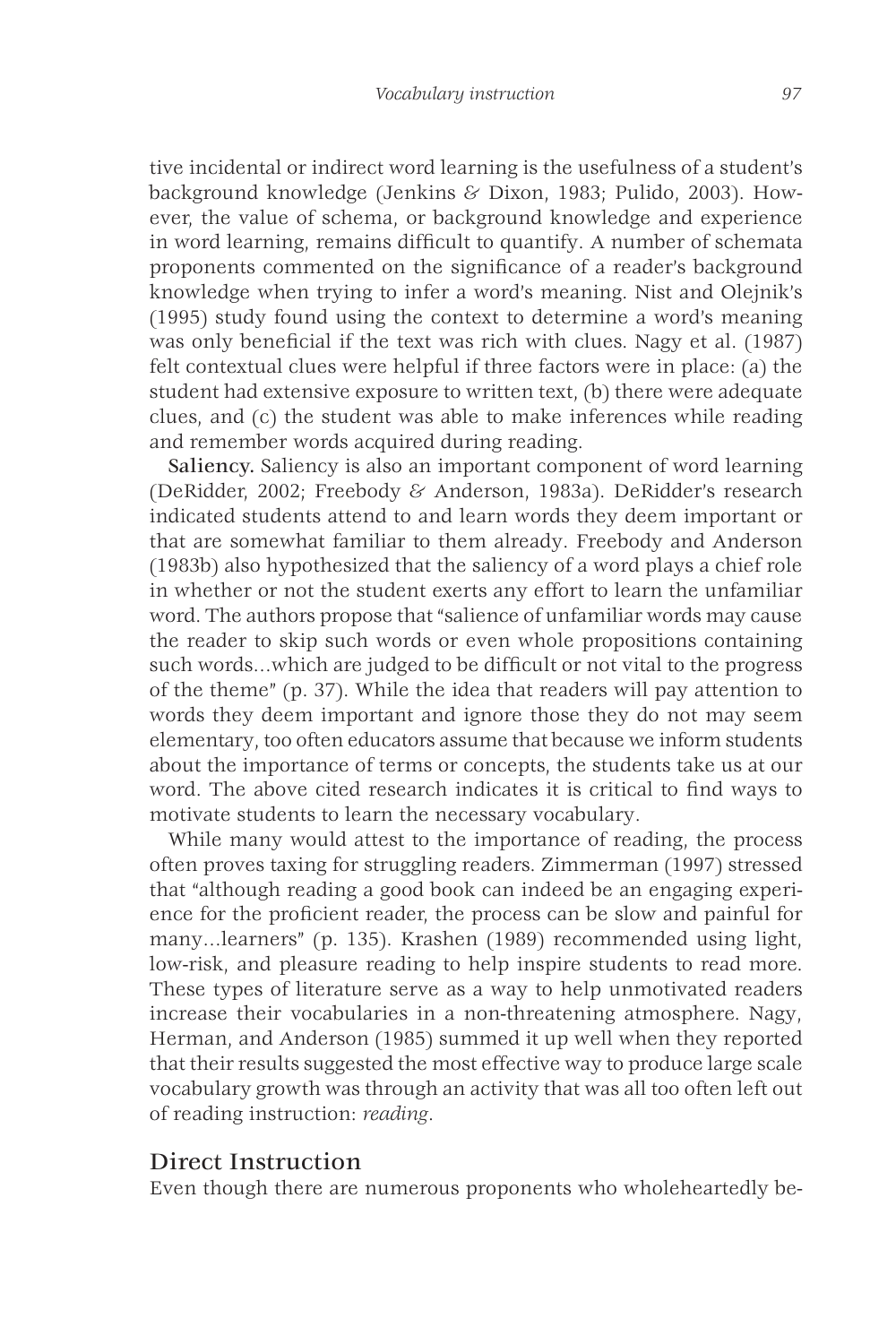lieve indirect instruction is the best, or only, way for students to develop their vocabularies, the research studies supporting direct instruction out number those supporting indirect instruction. The reason may be that most educators and researchers already perceive extensive reading as an effective way to acquire vocabulary, and thus, they want to test the value of direct instruction.

Though often debated, research shows that direct instruction has a place in vocabulary expansion. Direct instruction is commonly known as instruction that is teacher led, student practiced, and tied to a specific objective. It often follows the lesson plan format: introduction, modeling, guided practice, independent practice, and assessment. While the effectiveness of direction instruction has been debated because of its formulaic nature, Stahl and Shiel (1992) asserted that direct instruction can and should be quality instruction. Specifically they stated that while "good readers thrive on quality instruction, poor readers require it" (p. 239). Others agreed that direct instruction was especially beneficial for weak readers (Pulido, 2003; Rott, Williams, & Cameron, 2002).

Laufer (2003), an advocate for direct instruction, asserted that direct vocabulary instruction is necessary for vocabulary development. Specifically, word-focused tasks are beneficial for vocabulary expansion. She indicated several assumptions must be made when following the *reading for acquisition is better* philosophy: the student must (a) notice an unfamiliar word when he or she sees it, (b) choose to infer the word's meaning, and (c) remember the word and its perceived definition later. She contended that it is unlikely that all these steps take place when a student encounters an unfamiliar word. The next paragraphs discuss the need for self-learning strategies as well as examine the basic types of direct instruction: (a) dictionary use, (b) morphology, and (c) mnemonics.

Self-learning strategies are an important construct of direct vocabulary acquisition. Strategies should be explicitly taught, so students will choose to employ the strategies when engaged in independent reading. Because college students need to be in control of their own learning (Stahl, Simpson,  $\&$  Hayes, 1992), the goal is for learning to continue when students leave the classroom (Nagy & Anderson, 1984; Stahl & Nagy, 2006). Instructors do not need to try to reinvent the wheel – just teach researched, self-directed word learning strategies on a regular basis. Several word learning strategies are discussed here.

Dictionary Strategies. Dictionary use has certain limitations in the discussion of effective vocabulary acquisition. Primarily using dictionary definitions when learning unfamiliar words has fallen out of favor with teachers, and there are justifiable reasons for this occurrence. Scott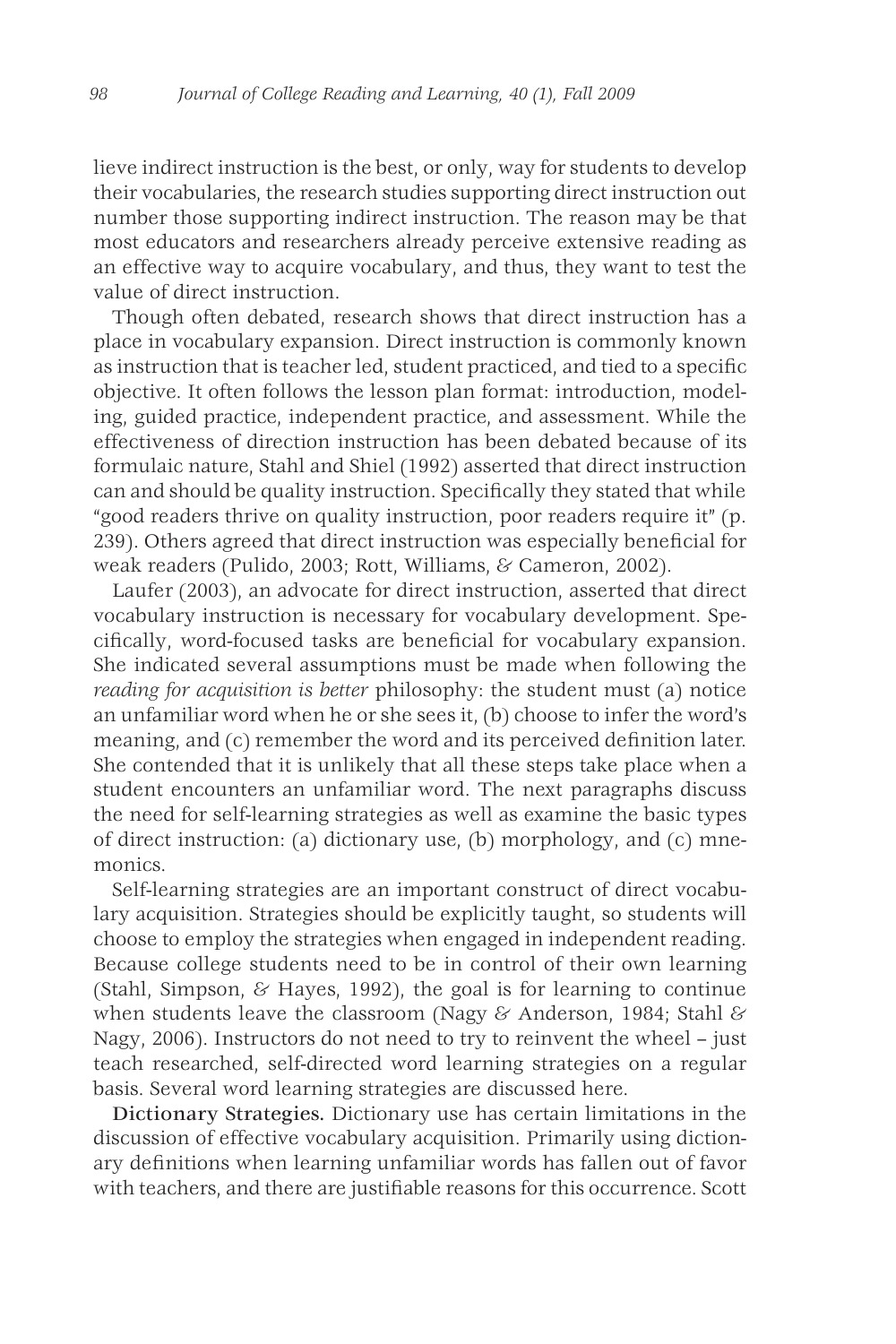and Nagy (1997) stated that word and dictionary definition exercises, without extra support, do not provide enough information when it comes to learning new words. Eeds and Cockrum (1985) and Marzano (2004) indicated that for dictionary strategies to work there must be some sort of contextual support or mental scaffolding (providing a sentence or a connection to other words or experiences) in order for a student to actually determine a word's meaning and subsequent usage. Dictionary definitions tend to be generic, thus, students find it difficult to use new words correctly if they do not understand the underlying concept and how the word is similar or dissimilar to related words. Dictionary definitions may be used initially, but the learning of a word's meaning should not stop there (Eeds  $&$  Cockrum, 1985; Marzano, 2004).

Morphology Instruction. Morphology instruction is another potential vocabulary instructional strategy (Bromley, 2007; Nagy, Anderson, Schommer, Scott, & Stallman, 1989). In morphology study, the focus is on words' roots, suffixes and prefixes. The term morphology comes from the word *morpheme* which refers to the meanings carried by the smallest units of a word (Nilsen & Nilsen, 2002). Advocates (Bromley, 2007; Graves, 1986; White, Power, & White, 1989) of this instructional method suggest that if a student understands a word's basic root, predominately Latin or Greek, the student has a greater opportunity to determine the word's meaning—especially if context clues are also used.

If students learn a small number of bases, suffixes, and prefixes, many words and families of words can be unlocked and learned more easily (Graves, 1986). Students break the unfamiliar word into smaller parts, examine for meaning, and then combine again. The word should then have an understandable meaning (White, Power, & White, 1989). Morphology and the use of contextual clues are the two most commonly direct instructional strategies included in developmental reading textbooks.

Mnemonics. Mnemonics, or the key word method, is also an effective way for students to learn low-frequency, unfamiliar words through direct instruction (Simpson, Nist, & Kirby, 1987). The only method of explicit vocabulary instruction specifically mentioned and recommended by The Report of the National Reading Panel is mnemonics (2000). The strategy is primarily used in two ways: drawings and cartoons (Burchers, Burchers, & Burchers, 1997), or mental visualization (Simpson & Randall, 2000; McCarville, 1993).

Both strategies depend on teacher instruction and interaction. An example of the use of drawings and cartoons can be found in the book *Vocabutoons* (Burchers, Burchers, & Burchers, 1997). After students view a picture of a rabbit rapidly rowing a boat as a shark is in earnest pursuit,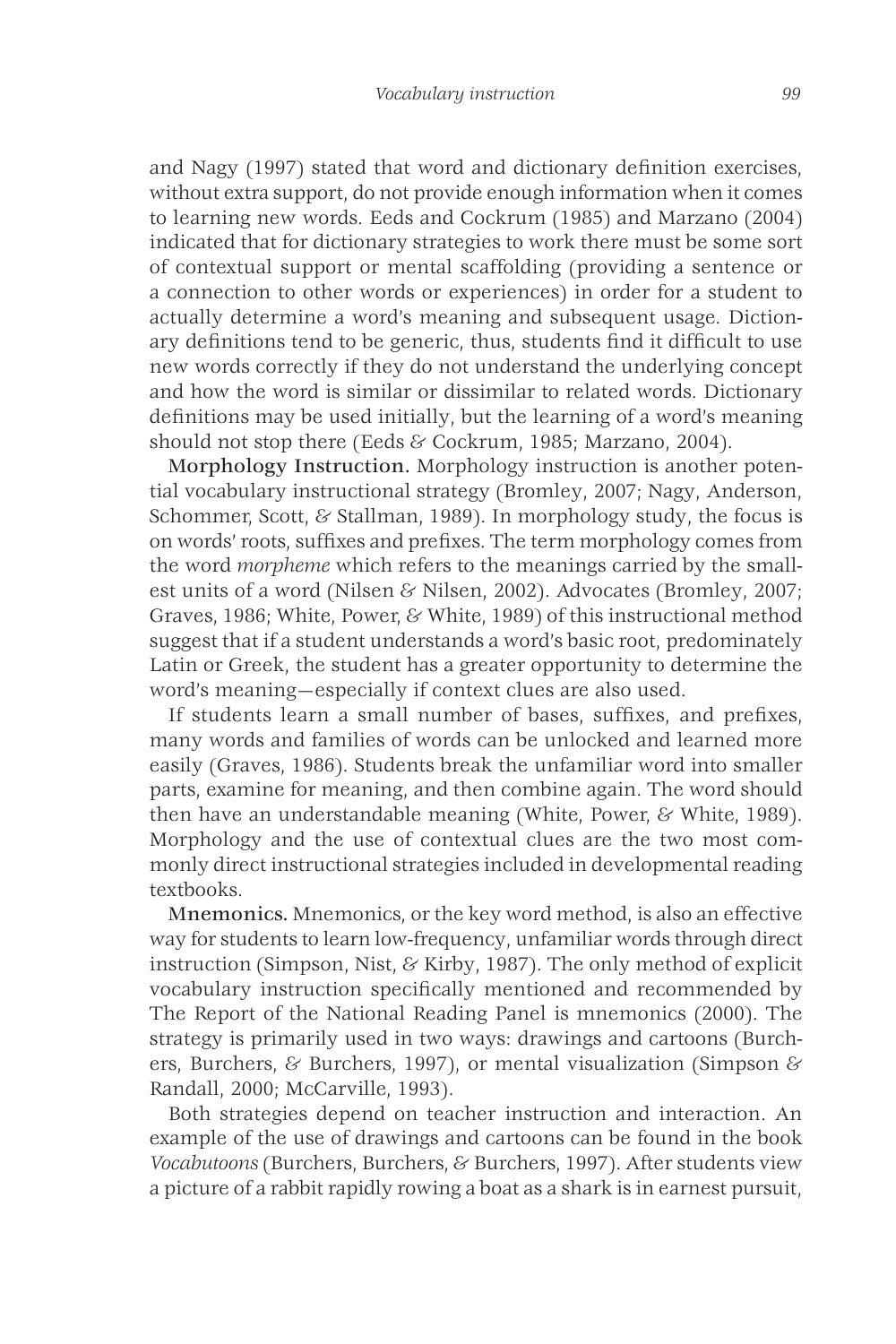illustrating the meaning of the word *harrowing*, teachers lead students in forming sentences that use the word *harrowing* appropriately. For example, *being chased by a shark would be a harrowing experience.*

In mental visualization, the student concentrates on a word and its dictionary definition and then tries to concoct a mental image of the word that will be memorable. For example, if a student were trying to remember the word *acrophobia*, the fear of high places, the student might produce a mental image of an acrobat high in the air (Simpson & Randall, 2000). McCarville (1993) explains that it is imperative the student choose the visual image, not the instructor. The student must connect a mental picture to previous knowledge in order for this memory method to work effectively. Furthermore, this method typically brings humor and creativity to the task as it demands action and thinking. However, a downside to this self-strategy is that a mental image cannot be produced for every word, thus restricting this method's use to only certain words (Simpson et al., 1987).

Direct vocabulary instruction seems "to require a lot of time and energy" (Jenkins & Dixon, 1983, p. 243) which may be why so few instructors choose to include it in their curriculum. Developmental education reading instructors must recognize and understand the value for students before they are going to allot the time needed.

After a comprehensive look at indirect and direct vocabulary instruction, with both showing value, the good news is developmental reading instructors do not have to choose one strategy over the other. It is our assertion, based on the research evidence presented throughout this article, the two instructional methods can and should be combined.

# A Combination of Instructional Methods: Authentic Word Experiences

Given the multifaceted nature of vocabulary acquisition (Simpson & Randall, 2000; Zimmerman, 1997), it can be difficult to choose which instructional approach to implement. Although most studies indicated a preference for either indirect or direct instruction, many acknowledged vocabulary acquisition was actually a combination of multiple word experiences. What, then, is the most effective way to combine both types of instruction?

One promising idea for combining indirect and direct instruction is the use of literature discussion groups, defined as a time when students meet with peers to discuss what they have previously read (Daniels, 1994). Discussion groups provide opportunities for authentic word experiences as well as help promote word consciousness as students co-construct meanings and comment on words they know and words they do not yet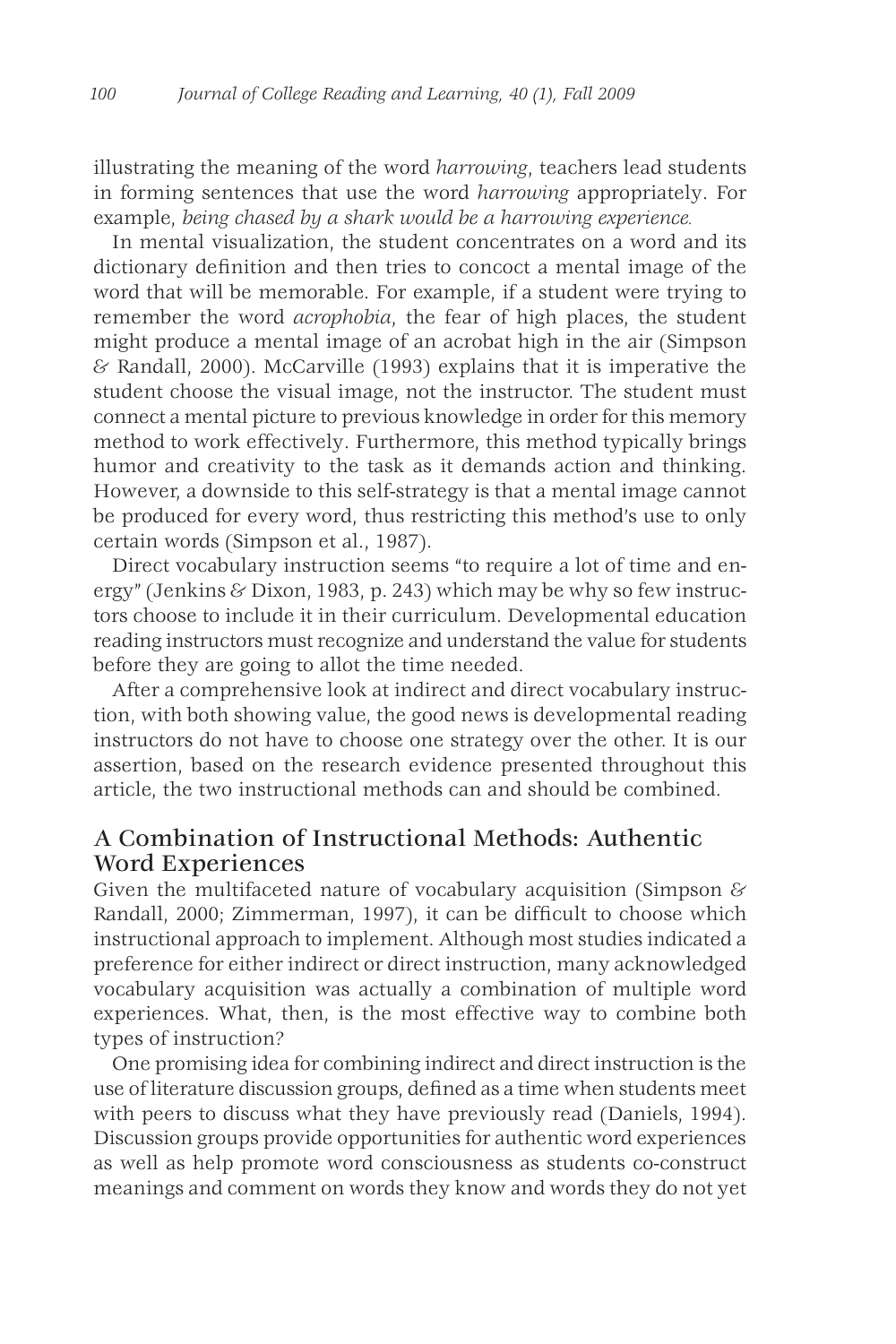fully understand (Blachowicz  $\&$  Fisher, 2006). Students should engage in active word discussions (Francis & Simpson, 2003; McKeown, 1993). Dixon-Krauss (2001) called this the "mediational model design" (p. 310) for vocabulary teaching and learning. Mediational models seem especially beneficial for adult learners (Willingham & Price, 2006).

Literature Discussion Groups. When using literature discussion groups, students first read a book, poem, or short story. Then, as one part of the preparation for group discussion, students make a note of unfamiliar words in the reading. Next, they write their own definition from reading the word in context and then provide a dictionary definition. When the group meets, each participant's words are discussed in addition to the other components of literature discussion groups (Daniels, 1994; Willingham & Price, 2006). This integrated method is beneficial for several reasons. Primarily, students self-select salient words, or words they deem important. As discussed in an earlier section, word saliency promotes vocabulary acquisition (Blachowicz, Fisher, Ogle, & Watts-Taffe, 2006; Dixon-Krauss, 2001). Another reason discussion groups are effective is because students are engaged on numerous levels; they are reading, writing, speaking, and listening to new words along with directly learning the definitions which aids in long term word acquisition (Zimmerman, 1997).

In their study of vocabulary strategies for college students, Simpson et al. (1987) spelled out specific suggestions for vocabulary advancement. They pointed out four necessary components of a successful program: (a) the use of mixed methods, (b) the necessity of learning words in context, (c) the importance of student interest, and (d) the need for learners to take an active role in their personal vocabulary growth. Students then must participate in realistic writing and verbal interactions using the newly learned words. Although Simpson et al. (1987) did not directly suggest using literature discussion groups by name, the methodology for effective teaching described above encompasses this strategy and serves as a foundational support for the use of literature discussion groups in community college developmental education reading classes for vocabulary growth and enhancement.

Simpson and Randall (2000) summed up the research best when they concluded,

We must rely on some seminal research studies and our own practical teaching experiences with college students to describe some effective vocabulary practices. These seven characteristics, which are not mutually exclusive, include:

 (a) an emphasis on definitional and contextual knowledge, (b) students' active and elaborative processing, (c) vocabulary in context,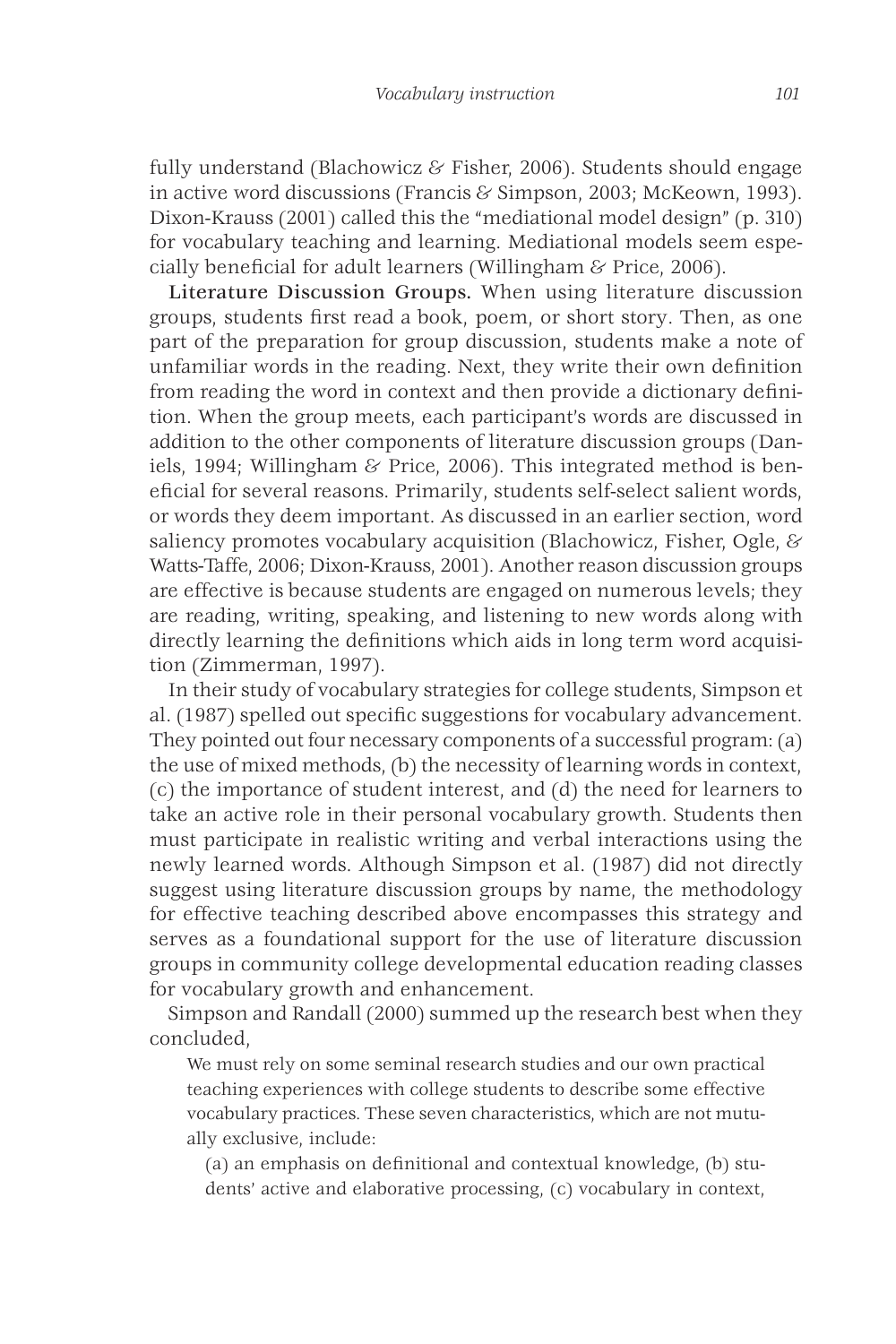(d) students' interest, (e) intense instruction, (f) a language-rich environment, and (g) wide reading (p. 61).

Vocabulary instruction involves numerous levels and components, and each requires time, which might explain why so few community college reading professionals are interested in adding vocabulary instruction to their classes. With so much to cover and so little time, vocabulary instruction remains dispensable in the minds of many developmental educators. Unless the instructor has actually studied the research in detail, he or she does not realize the long term importance of this significant literacy component (Nist & Olejnik, 1995).

Once college reading professionals gain a better awareness of the need for dynamic vocabulary instruction, they will be passionate about their students' vocabulary development (Bromley, 2007). Instructor attitudes are contagious. In the past, if vocabulary instruction happened at all, it was typically routine and rote. Vocabulary was introduced, taught through assigned and graded dictionary work and then tested (Willingham, 2009). Fun and stimulating vocabulary instruction will awaken the excitement for learning inherent in all students. The study of adult vocabulary acquisition and instruction in the developmental education classroom should not be conducted to determine a superior teaching strategy (Simpson  $\&$  Randall, 2000) since research shows there is no one magic answer; research should focus, instead, on the use of a wide variety of strategies with an emphasis on authentic word experiences—possibly in the form of literature discussion groups.

#### References

- Beck, I. L., McKeown, M. G., & Omanson, R. C. (1987). The effects and uses of diverse vocabulary instructional techniques. In M.G. McKeown & M.E. Curtis (Eds.). *The nature of vocabulary acquisition* (pp. 147-163). Hillsdale, NJ: Erlbaum.
- Blachowicz, C. L. Z., & Fisher, P. J. L. (2006). *Teaching vocabulary in all classrooms*. Upper Saddle River, NJ: Pearson.
- Blachowicz, C. L. Z., Fisher, P. J. L., Ogle, D., & Watts-Taffe, S. (2006). Vocabulary: Questions from the classroom. *Reading Research Quarterly, 41*(4), 524-539.
- Bromley, K. (2007). Nine things every teacher should know about words and vocabulary instruction. *Journal of Adolescent & Adult Literacy, 50*(7), 528-535.
- Burchers, S., Burchers M.*,* & Burchers, S. (1997). *Vocabutoons, vocabulary cartoons: SAT word power.* Punta Gorda, FL: New Monic.
- Daniels, H. (1994). *Literature circles: voice and choice in the student-centered classroom.* York, ME: Stenhouse.
- DeRidder, I. (2002). Visible or invisible links: Does the highlighting or hyperlink affect incidental vocabulary learning, text comprehension, and the reading process? *Language, Learning, & Technology*, *6*, 123-149.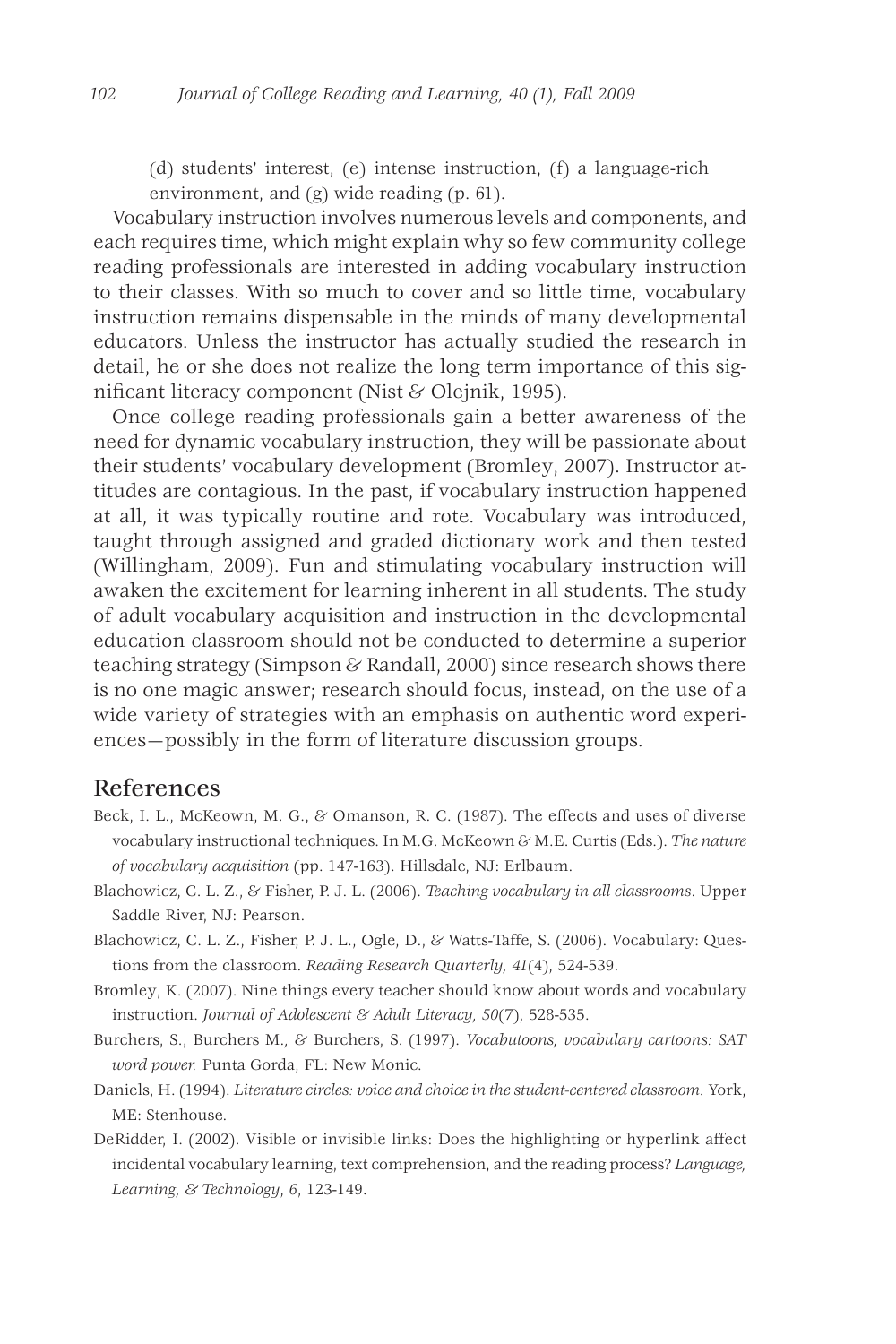- Duin, A. H., & Graves, M. F. (1987). Intensive vocabulary instruction as a prewriting technique. *Reading Research Quarterly, 22*(3), 331-330.
- Dixon-Krauss, L. (2001). Using literature as a context for teaching vocabulary. *Journal of Adolescent & Adult Literacy, 45*(4), 310-318.
- Eeds, M., & Cockrum, W. A. (1985). Teaching word meanings by expanding schemata vs. dictionary work vs. reading in context. *Journal of Reading,* 492-497.
- Fraser, C. A. (1999). Lexical processing strategy use and vocabulary learning through reading. *Studies in Second Language Acquisition*, *21*, 225-241.
- Francis, M. A., & Simpson, M. L. (2003). Using theory, our intuitions, and a research study to enhance students' vocabulary knowledge. *Journal of Adolescent & Adult Literacy, 47*(1), 66-78.
- Freebody, P., & Anderson, R. C. (1983a). Effects of vocabulary difficulty, text cohesion, and schema availability on reading comprehension. *Reading Research Quarterly*, *18*(3), 277-294.
- Freebody, P., & Anderson, R. C. (1983b). Effects on text comprehension of differing proportions and locations of difficult vocabulary. *Journal of Reading Behavior*, *15*(3), 19-39.
- Gipe, J. (1979). Investigating techniques for teaching word meanings. *Reading Research Quarterly, 14*(4), 624-643.
- Graves, M. F. (1986). Vocabulary learning and instruction. *Review of Research in Education*, *13*, 49-89.
- Graves, M. F., & Duin, A. H. (1985) Building students' expressive vocabularies. *Educational Perspectives, 23*(1), 4-10.
- Graves, M. F., & Prenn, M. C. (1986). Costs and benefits of various methods of teaching vocabulary. *Journal of Reading, 29*(7), 596-602.
- Herman, P. A., Anderson, R. C., Pearson, P. D., & Nagy, W. E. (1987). Incidental acquisition of word meaning from expositions with varied text features. *Reading Research Quarterly, 22*(3), 263-284.
- Herman, P. A., & Dole, J. (1988). Theory and practice in vocabulary learning and instruction. *The Elementary School Journal*, *89*(1), 42-54.
- Jenkins, J. R., & Dixon, R. (1983). Vocabulary learning. *Contemporary Educational Psychology*, *8*, 237-260.
- Jenkins, J. R., Matlock, B., & Slocum, T. A. (1989). Two approaches to vocabulary instruction: The teaching of individual word meanings and practice in deriving word meanings from context. *Reading Research Quarterly, 24*(2), 215-235.
- Juel, C., & Deffes, R. (2004). Making words stick. *Educational Leadership, 61*(6), 30-34.
- Krashen, S. (1989). We acquire vocabulary and spelling by reading: Additional evidence for the input hypothesis. *The Modern Language Journal, 73*(4), 440-464.
- Laufer, B. (2003). Vocabulary acquisition in a second language: Do learners really acquire most vocabulary by reading? Some empirical evidence. *The Canadian Modern Language Review*, *59*(4), 567-587.
- Marzano, R. J. (2004). *Building background knowledge for academic achievement.* Alexandria, VA: Association for Supervision and Curriculum Development.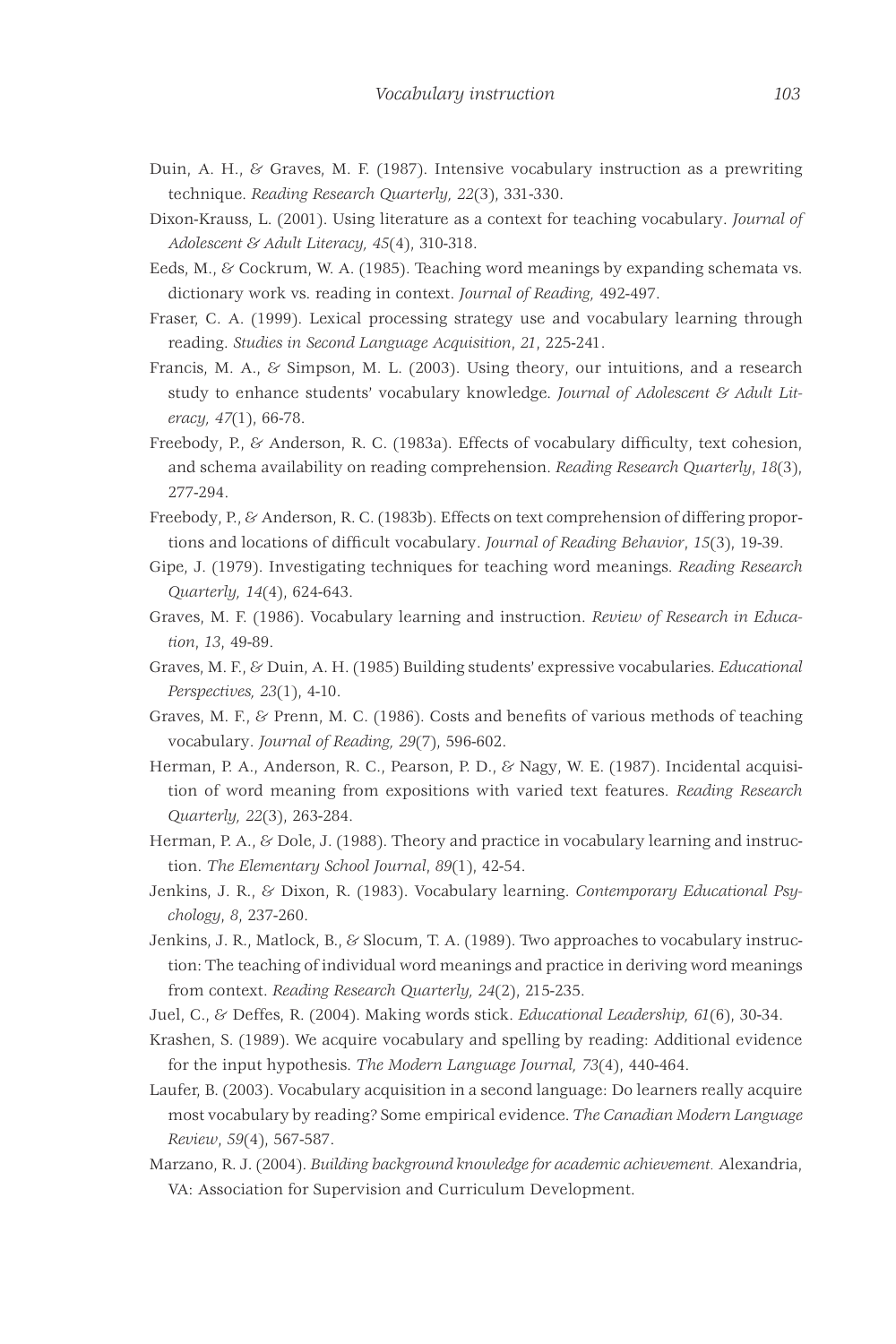- McCarville, K. B. (1993). Keyword mnemonic and vocabulary acquisition for developmental college students. *Journal of Developmental Education, 16*(3), 2-6.
- McKeown, M. G. (1993). Creating effective definitions for young word learners. *Reading Research Quarterly, 28*(1), 16-31.
- Nagy, W. E., & Anderson, R. C. (1984). How many words are there in printed school English? *Reading Research Quarterly, 19*(3), 304-330.
- Nagy, W. E., Anderson, R. C., & Herman, P. A. (1987). Learning word meanings from context during normal reading. *American Research Journal*, *24*(2), 237-270.
- Nagy, W., Anderson, R. C., Schommer, M., Scott, J. A., & Stallman, A. C. (1989). Morphological families in the internal lexicon. *Reading Research Quarterly, 24*(3), 262-282.
- Nagy, W. E., Herman, P. A., & Anderson, R. C. (1985). Learning words from context. *Reading Research Quarterly*, *20*(2), 232-253.
- Nagy, W. E., & Scott, J. A. (1990). Word schemas: Expectations about the form and meaning of new words. *Cognition & Instruction, 7*(2), 105-127.
- National Reading Panel (2000). *Teaching children to read: An evidence-based assessment of the scientific research literature in reading and its implications for reading instruction.*  Washington, DC: National Institute of Child Health & Human Development.
- Nilsen, A. P., & Nilsen, D. L. F. (2002). The lessons in the teaching of vocabulary from September 11 and Harry Potter. *Journal of Adolescent & Adult Literacy, 46* (3), 254-260.
- Nist, S. L., & Olejnik, S. (1995). The role of context and dictionary definitions on varying levels of word knowledge. *Reading Research Quarterly, 30*(2), 172-193.
- Pearson, P. D., Hiebert, E. H., & Kamil, M. L. (2007). Vocabulary assessment: What we know and what we need to learn. *Reading Research Quarterly, 42*(2), 282-296.
- Pulido, D. (2003). Modeling the role of second language proficiency and the topic familiarity in second language incidental vocabulary acquisition through reading. *Language Learning*, *53*(2), 233-284.
- Rott, S., Williams, J., & Cameron, R. (2002). The effect of multiple-choice L1 glosses and input-output cycles on lexical acquisition and retention. *Language Teaching Research*, *6*(3), 183-222.
- Schatz, E. K., & Baldwin, R. S. (1986). Context clues are unreliable predictors of word meanings. *Reading Research Quarterly, 21*(4)*,* 439-453.
- Scott, J. A., & Nagy, W. E. (1997). Understanding the definitions of unfamiliar verbs. *Reading Research Quarterly, 32*(2*),* 184-200.
- Simpson, M. L., Nist, S. L., & Kirby, K. (1987). Ideas in practice, vocabulary strategies designed for college students. *Journal of Developmental Education, 11*(2), 20-24.
- Simpson, M. L., & Randall, S. N. (2000). Vocabulary development at the college level. In R.F. Flippo & D.C. Caverly (Eds.), *Handbook of college reading and study strategy research* (pp. 43-73). Mahwah, NJ: Lawrence Erlbaum.
- Stahl, S. A. (1986). Three principles of effective vocabulary instruction. *Journal of Reading, 29*(7), 662-668.
- Stahl, S. A., & Fairbanks, M. M. (1986). The effects of vocabulary instruction: A metaanalysis. *Review of Educational Research, 56*(1), 72-110.
- Stahl, S. A., Jacobson, M. G., Davis, C. E., & Davis, R. L. (1989). Prior knowledge and dif-